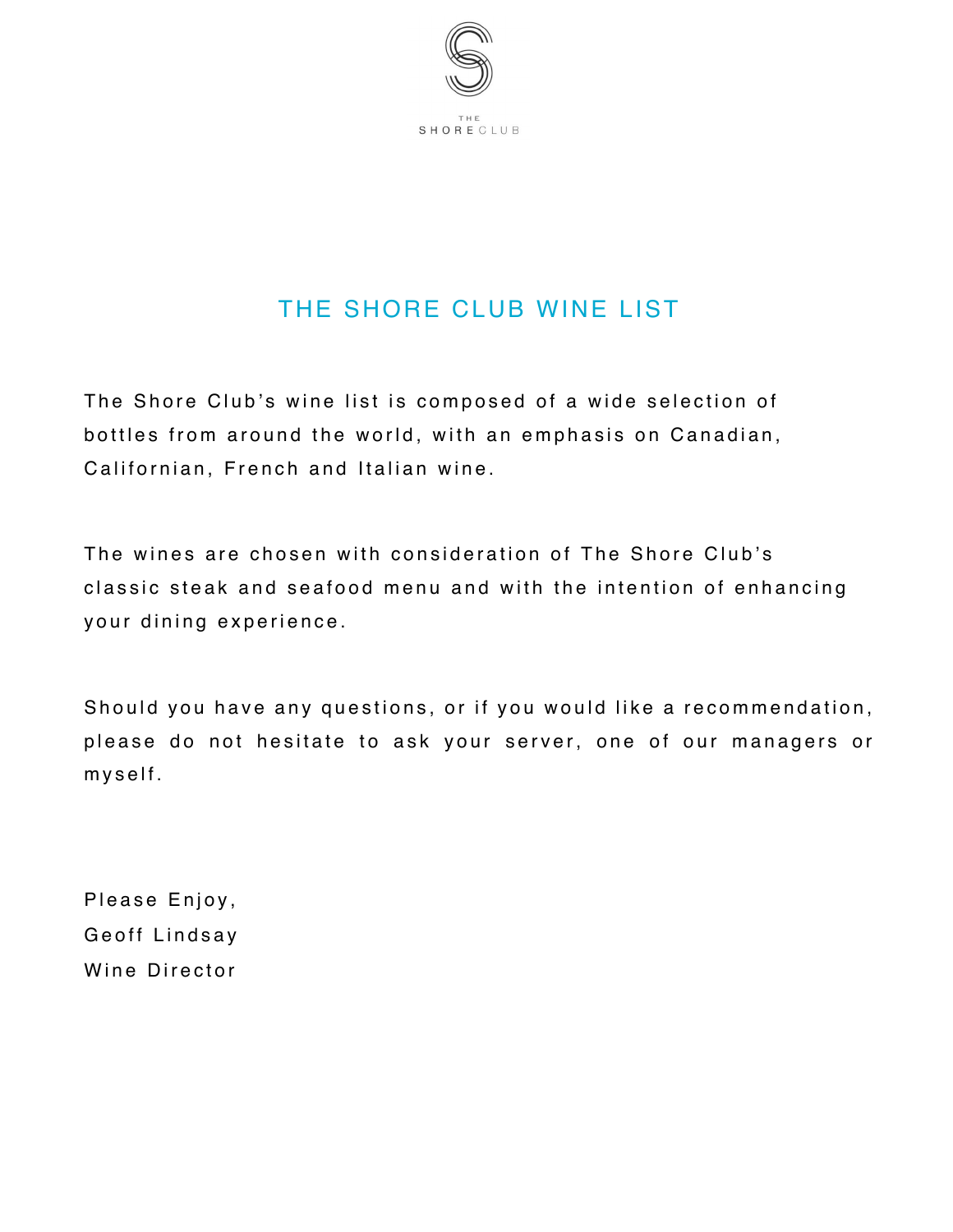

### TSC CLASSIC COCKTAILS

| French 75<br>Ungava Premium Gin, Simple Syrup, Lemon, Cava                                                                                     | 16 |
|------------------------------------------------------------------------------------------------------------------------------------------------|----|
| Pisco Sour<br>El Gobernador Pisco, Lemon, Lime, Egg Whites,<br>Bitters                                                                         | 16 |
| Negroni<br>Dillon's Unfiltered Gin 22, Campari, Dolin's Red<br>Vermouth, Coster's Prescription Burnt Citrus Bitters                            | 16 |
| Mojito<br>Havana 3 Year Rum, Muddled Fresh Mint, Mint<br><b>Infused Syrup</b>                                                                  | 16 |
| <b>Old Fashioned</b><br>Buffalo Trace Bourbon, Coster's Prescription Burnt<br>Citrus Bitters, Muddled Orange, Sugar                            | 18 |
| Manhattan<br>Maker's Mark Bourbon, Donlin Red Vermouth, Fee<br>Brothers Black Walnut Bitters, Woodford Reserve<br><b>Spiced Cherry Bitters</b> | 18 |
| Margarita<br>Olmeca Altos Tequila Plata, Cointreau, Lime                                                                                       | 16 |
| SPIRIT-FREE<br><b>COCKTAILS</b>                                                                                                                |    |
| <b>Hello Beautiful!</b><br>Strawberry Syrup, Lemon, Cranberry, Whites,<br><b>Rhubarb Bitters</b>                                               | 10 |
| <b>Takes 2 to Mango</b><br>Mango Syrup, Pineapple Juice, Bottle Green<br>Elderflower Syrup, Soda                                               | 10 |
| The Garden Mule<br>Cucumber, Mint, Lime, Cranberry Bitters, Ginger<br>Beer                                                                     | 10 |

### TSC FEATURE COCKTAILS

| <b>Gift Shop Havana</b><br>Havana Club 3 Year Rum, Cynar Artichoke Bitters,<br>Lime, Agave Syrup, Citrus Bitters, Cucumber | 16 |
|----------------------------------------------------------------------------------------------------------------------------|----|
| <b>Temple of the Empress</b><br>Empress 1908 Gin, Luxardo Maraschino, Cassis,<br>Simple Syrup, Lime, Grapefruit            | 17 |
| <b>Boisson Papillon</b><br>Ketel One Botanical Cucumber and Mint Vodka,<br>Butterfly Pea Syrup, Lemon, Mint, Soda          | 15 |
| <b>Bar Almonds</b><br>Casamigos Reposado Tequila, Amaretto, Orgeat<br>Syrup, Lime                                          | 18 |
| <b>Wild Daisy</b><br>Sombra Mezcal, Cointreau, Chili Syrup, Lime,<br>Pineapple Juice                                       | 18 |
| <b>Currant Mood</b><br>Absolut Vodka, Cassis, Lemon, Bottle Green<br>Elderflower Syrup, Masfi Cava                         | 19 |
| <b>Razzle Dazzle</b><br>Peach Schnapps, Rhubarb Bitters, Strawberry<br>Syrup, Rosehall Run Pixie                           | 19 |
| <b>The Select Few</b><br>Few Bourbon, Select Aperitivo, Barbadillo Ataman<br>Vermut                                        | 21 |
| We would be happy to make you any classic                                                                                  |    |

*cocktail not on our list if the ingredients are available.*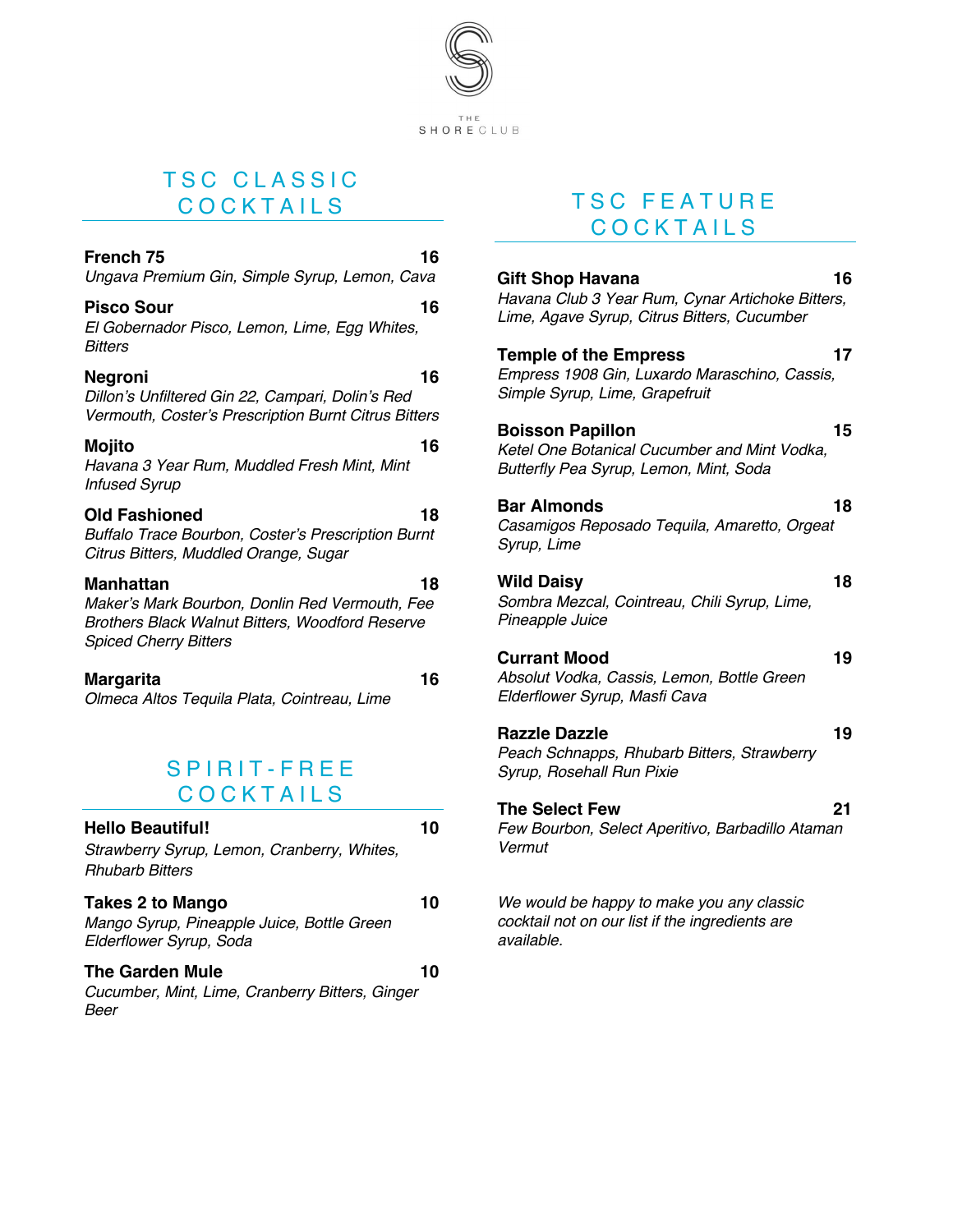

# WINES BY THE GLASS

# **WHITE**

| VINELAND 'Elevation' Riesling 2021, Niagara Escarpment, Niagara VQA, Canada12118 |  |
|----------------------------------------------------------------------------------|--|
|                                                                                  |  |
|                                                                                  |  |
|                                                                                  |  |
|                                                                                  |  |
|                                                                                  |  |
|                                                                                  |  |
|                                                                                  |  |
|                                                                                  |  |

## ROSE

## RED

#### **6oz 9oz**

 **6oz 9oz** 

| STRATUS 'Consorzio' Sangiovese/Cab Franc/Cab Sauv, Niagara-on-the-Lake VQA 2018, Canada 21   31 |  |
|-------------------------------------------------------------------------------------------------|--|
|                                                                                                 |  |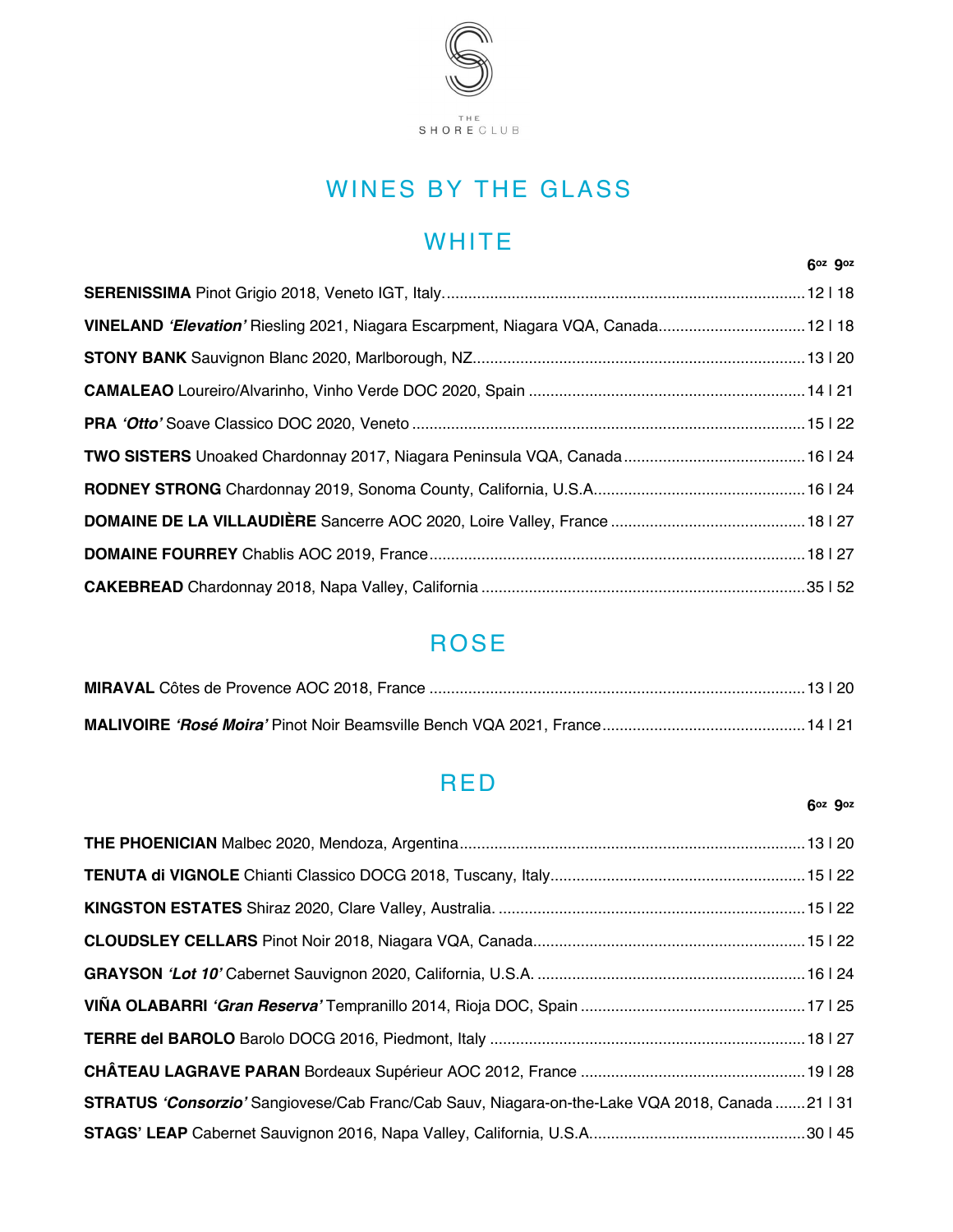

SHORE CLUB

## SPARKLING & CHAMPAGNE BY THE GLASS

## CHAMPAGNE & SPARKLING

| CASINA BRIC 460 'Cuvée 970' Nebbiolo d'Alba Spumante Rosé DOC 2018, Piedmont, Italy 90     |  |
|--------------------------------------------------------------------------------------------|--|
|                                                                                            |  |
|                                                                                            |  |
|                                                                                            |  |
|                                                                                            |  |
|                                                                                            |  |
| PIERRE GIMONNET 'Special Club Grands Terroirs de Chardonnay' Champagne AOC 2012 France 325 |  |
|                                                                                            |  |
|                                                                                            |  |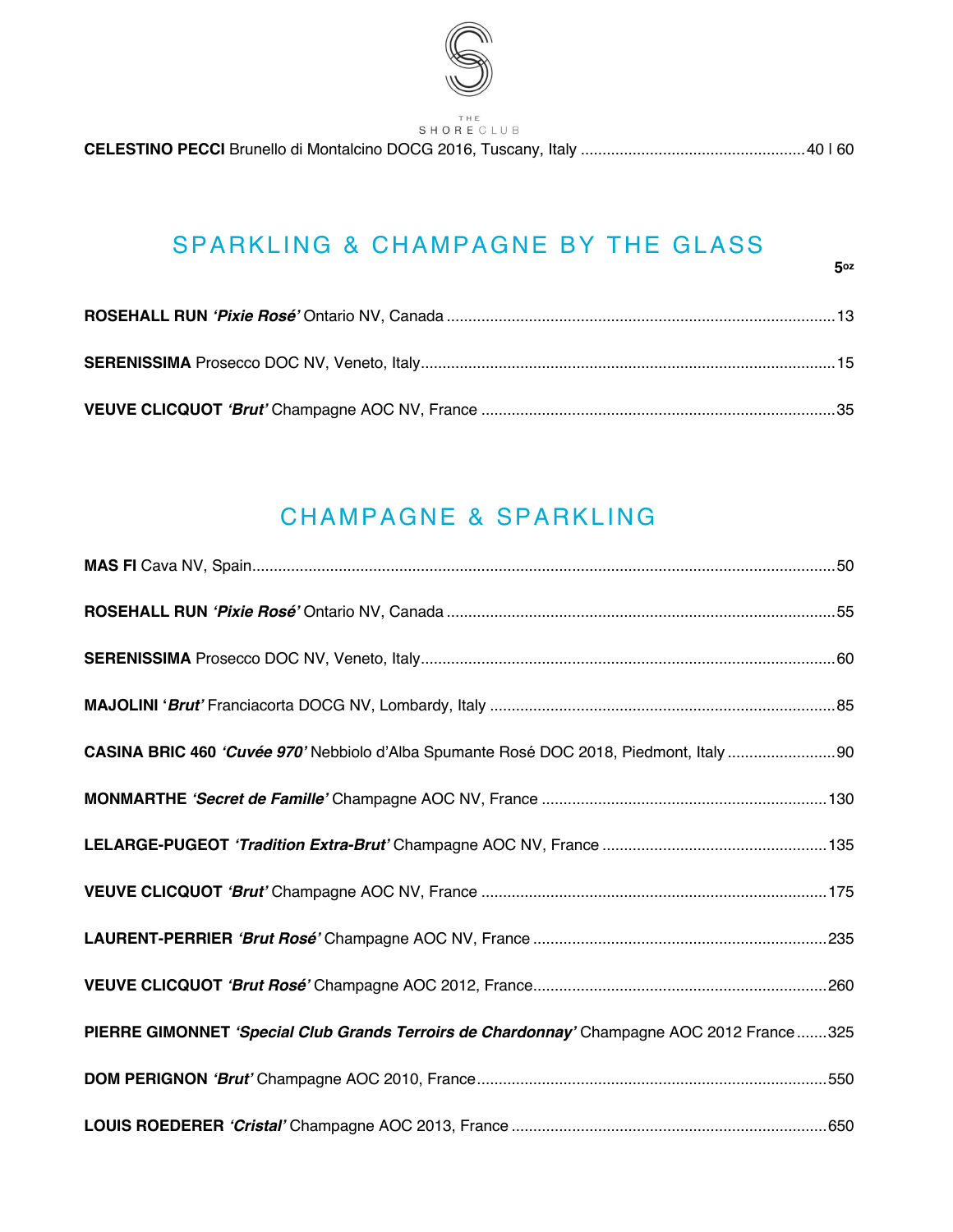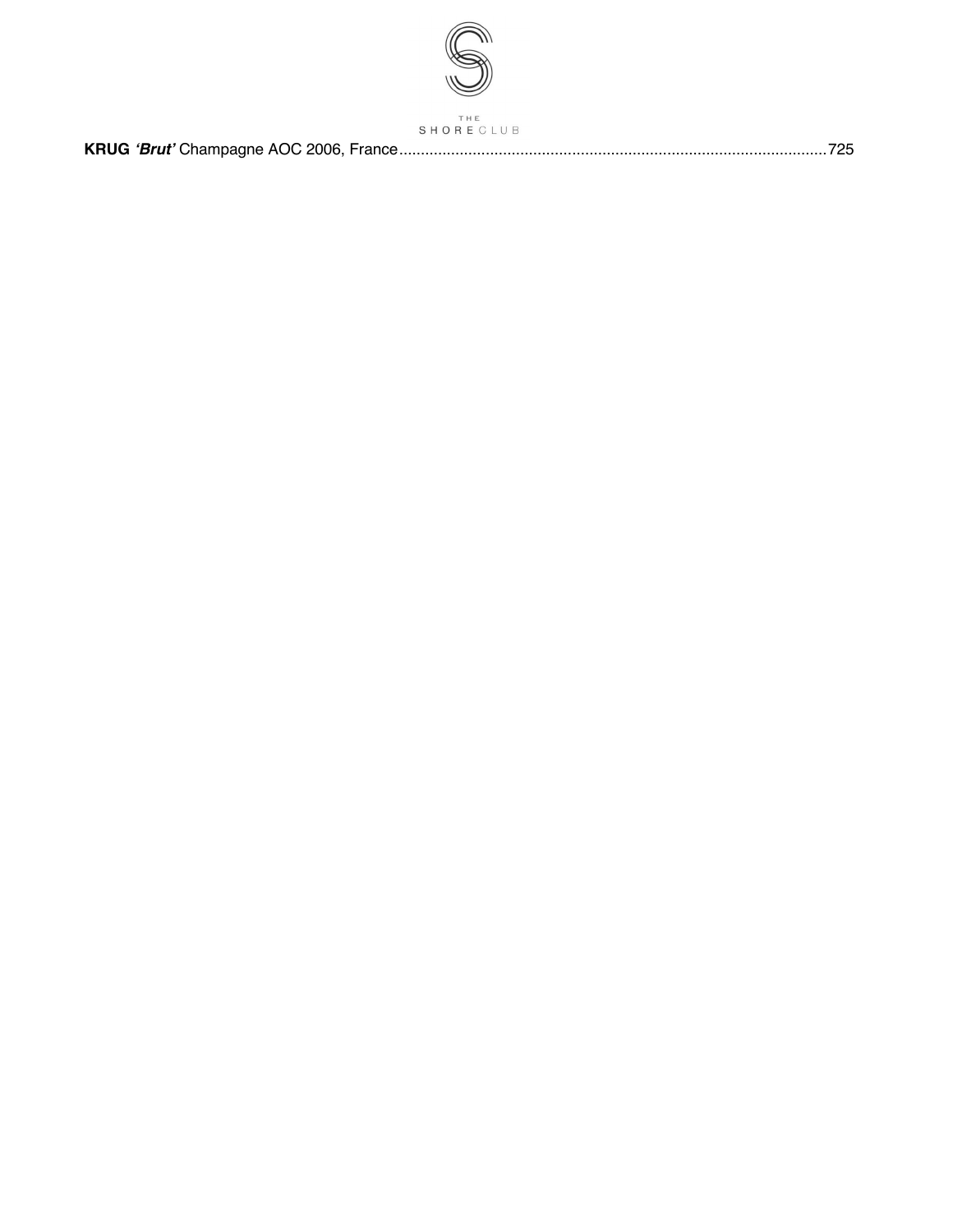

## CANADA WHITE WINES INTERESTING WHITES

| CLOSSON CHASE 'J.J. Watson Vineyards' Pinot Gris 2020, Four Mile Creek VQA, Niagara |  |
|-------------------------------------------------------------------------------------|--|
|                                                                                     |  |
|                                                                                     |  |
|                                                                                     |  |

#### CHARDONNAY

| Le CLOS JORDANNE 'Le Grand Clos' Chardonnay 2019, Niagara Peninsula VQA, Niagara 95 |  |
|-------------------------------------------------------------------------------------|--|
|                                                                                     |  |
|                                                                                     |  |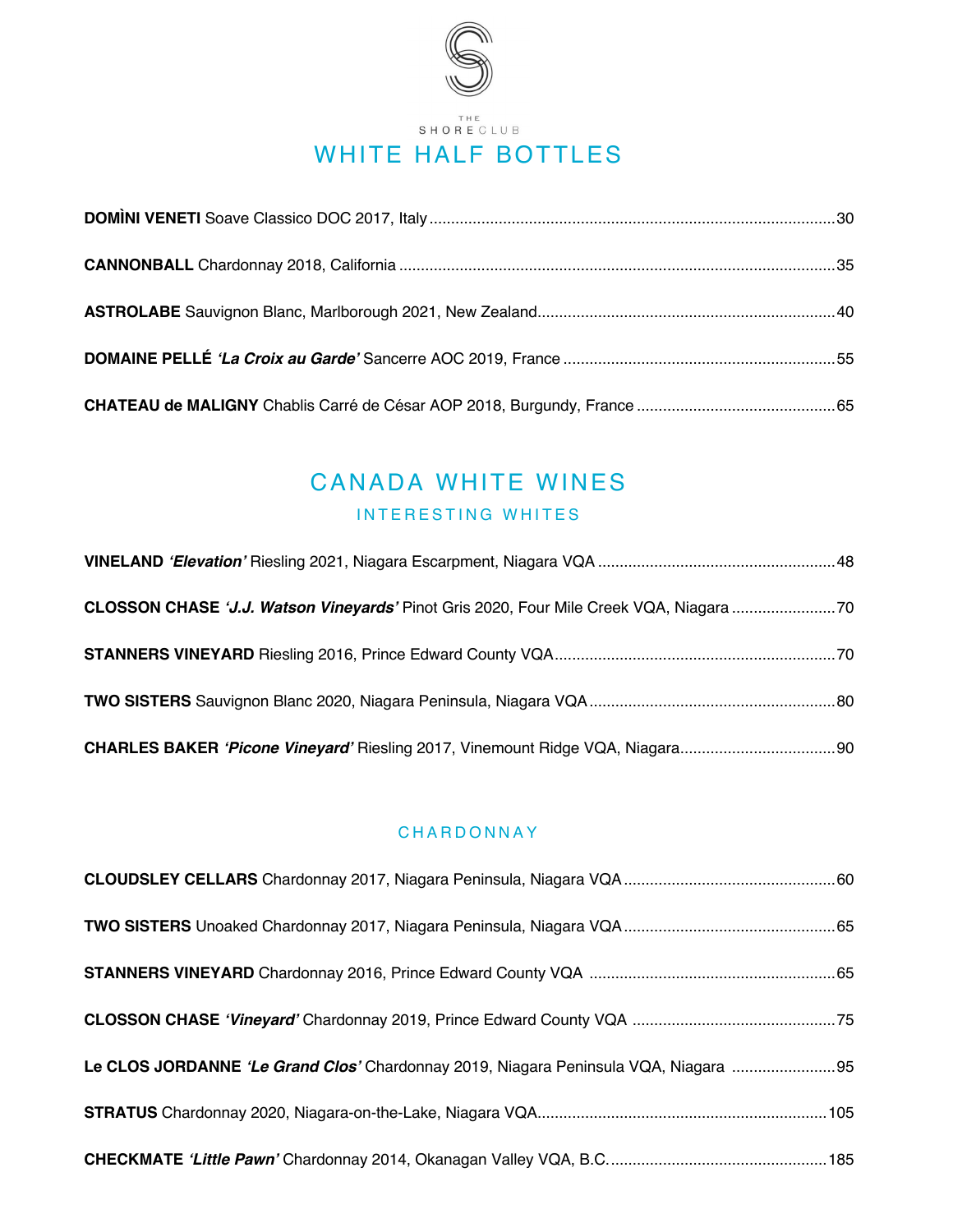

# UNITED STATES OF AMERICA WHITE WINES

| ANTHILL FARMS 'Peugh Vineyard' Chardonnay 2018, Russian River Valley, California 200 |  |
|--------------------------------------------------------------------------------------|--|
|                                                                                      |  |

## ITALY WHITE WINES

| ANDREA FELICI Verdicchio del Castelli di Jesi Classico Superiore DOC 2018, Marche65 |  |
|-------------------------------------------------------------------------------------|--|
|                                                                                     |  |
|                                                                                     |  |
|                                                                                     |  |
|                                                                                     |  |
|                                                                                     |  |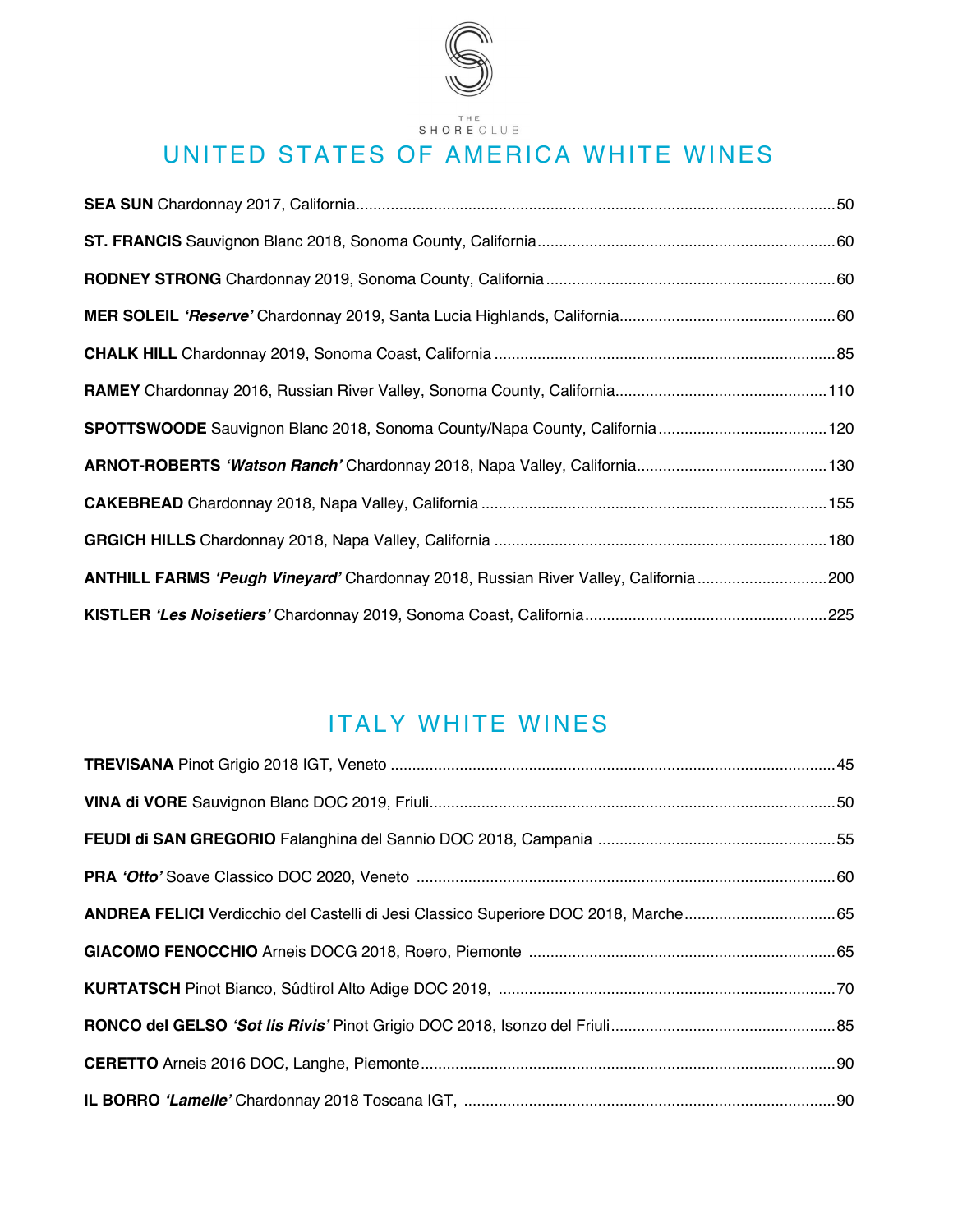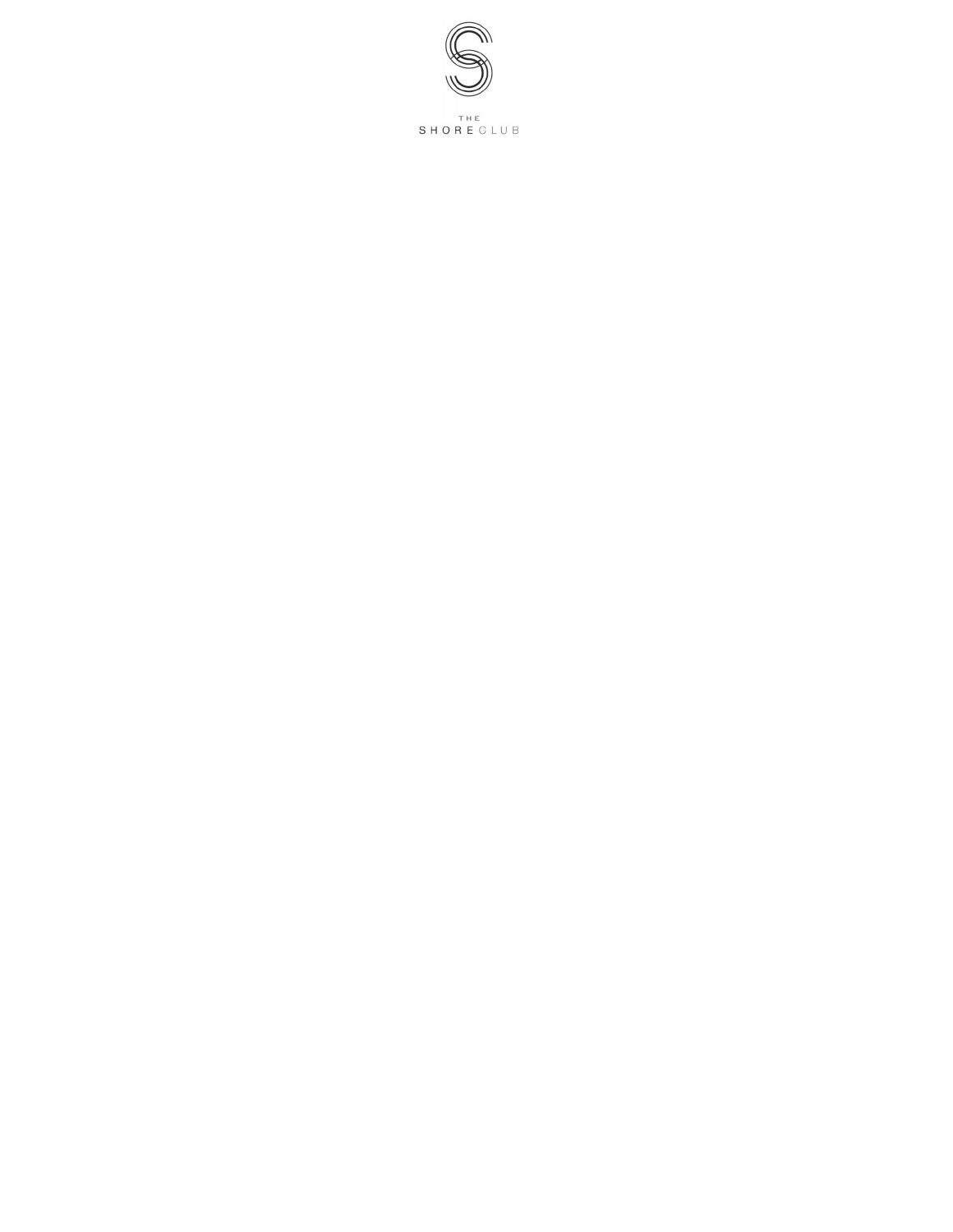

### THE<br>SHORE CLUB

## FRANCE WHITE WINES

### INTERESTING WHITES

| PASCAL et NICOLAS REVERDY 'Terre de Maimbray' Sancerre AOC 2020, Loire Valley100 |  |
|----------------------------------------------------------------------------------|--|
|                                                                                  |  |
|                                                                                  |  |
|                                                                                  |  |

#### CHARDONNAY

| LUCIEN MUZARD & FILS 'Champs Claude' Santenay, Côte de Beaune AOC 2017 125    |  |
|-------------------------------------------------------------------------------|--|
|                                                                               |  |
|                                                                               |  |
|                                                                               |  |
|                                                                               |  |
| REMOISSENET PÈRE & FILS Chassagne-Montrachet 1er Cru La Maltroie AOC 2018 340 |  |
|                                                                               |  |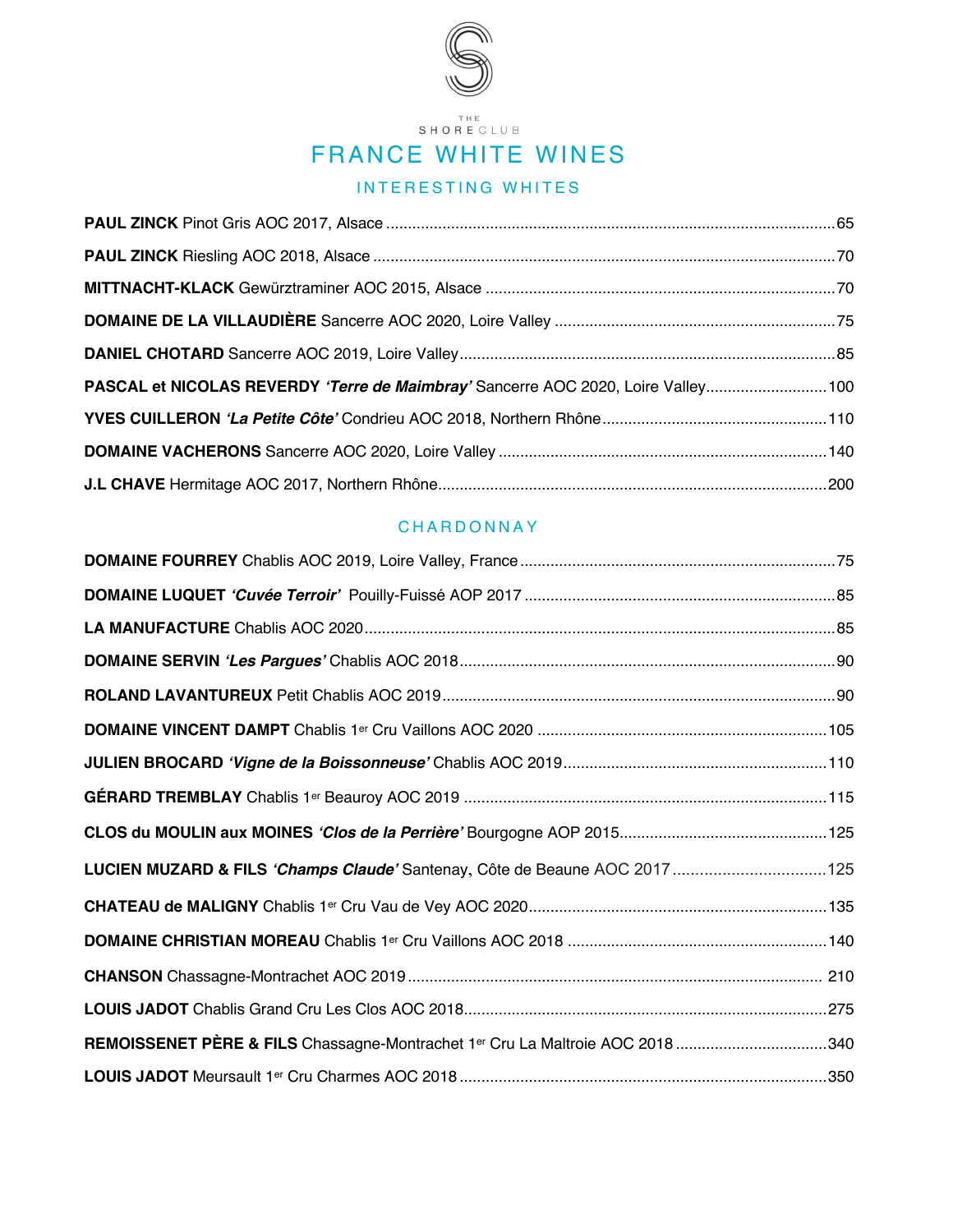

# NEW ZEALAND & AUSTRALIA WHITE WINES

# WHITE WINES OF THE WORLD

| CHRISTIAN TSCHIDA 'Birdscape White' Grüner Veltliner 2019, Burgenland, Austria135 |  |
|-----------------------------------------------------------------------------------|--|
|                                                                                   |  |

# ROSÉ WINES

| TWO SISTERS 'Margo' Cabernet Sauvignon/Merlot 2019, Nigara River VQA, Niagara, Canada  80 |  |
|-------------------------------------------------------------------------------------------|--|
|                                                                                           |  |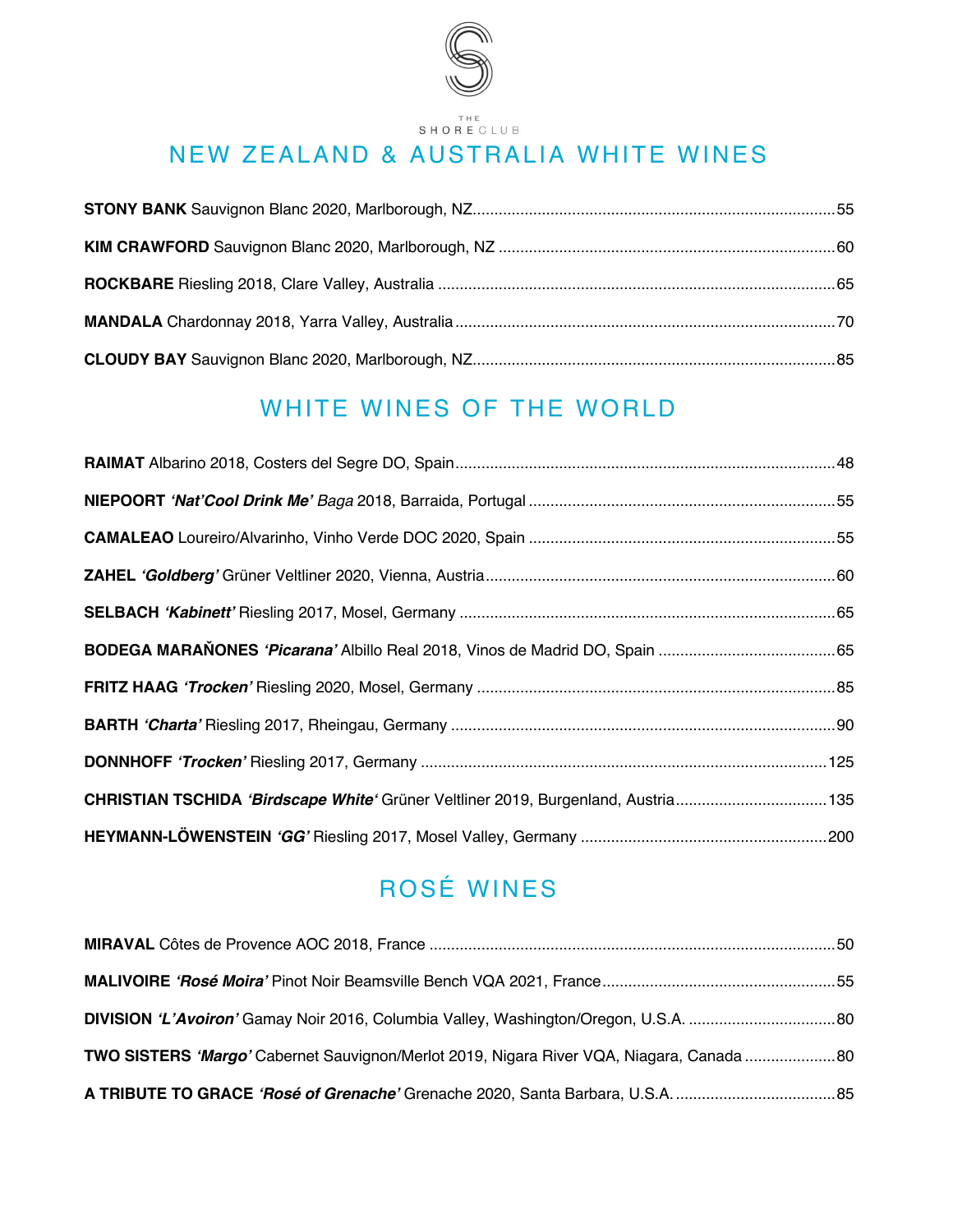

## CANADA RED WINES

### GAMAY NOIR & PINOT NOIR

| SOUTHBROOK 'Laundry Vineyard' Gamay Noir 2018, Vinemount Ridge VQA, Niagara 65       |  |
|--------------------------------------------------------------------------------------|--|
|                                                                                      |  |
|                                                                                      |  |
|                                                                                      |  |
|                                                                                      |  |
| Le CLOS JORDANNE 'Le Grand Clos' Pinot Noir 2019, Niagara Peninsula VQA, Niagara 100 |  |
| THE FARM 'Neudorf Vineyard' Pinot Noir 2016, Twenty Mile Bench VQA, Niagara 115      |  |

### CABERNET, PETIT VERDOT, MERLOT, & BLENDS

| LAUGHING STOCK 'Portfolio' Merlot/Cab Sauv/Cab Franc, Okanagan Valley VQA 2018, B.C. 100 |  |
|------------------------------------------------------------------------------------------|--|
| STRATUS 'Stratus Red' Cab Sauv/Cab Franc/Merlot 2016, Niagara Lakeshore VQA, Niagara105  |  |
|                                                                                          |  |
|                                                                                          |  |
|                                                                                          |  |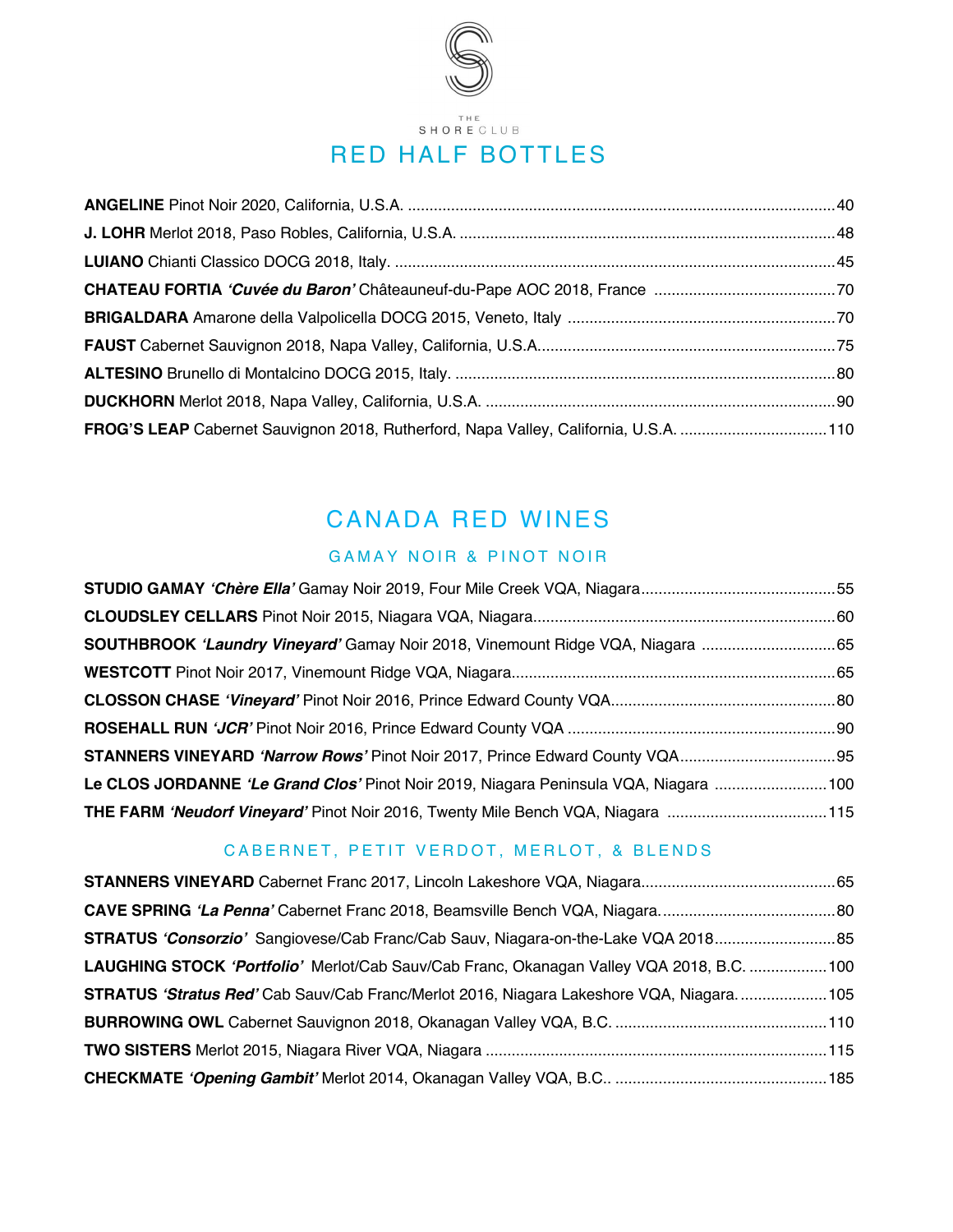

 $\begin{array}{ll} & \texttt{THE} \\ \texttt{SH} \, \texttt{O} \, \texttt{R} \, \texttt{E} \, \texttt{C} \, \texttt{L} \, \texttt{U} \, \texttt{B} \end{array}$ 

## UNITED STATES OF AMERICA RED WINES

### GAMAY NOIR & PINOT NOIR

| HIRSCH VINEYARDS San Andreas Fault' Pinot Noir 2018, Sonoma Coast, California 260              |  |
|------------------------------------------------------------------------------------------------|--|
|                                                                                                |  |
| WILLIAMS SELYEM 'Westside Road Neighbors' Pinot Noir 2017, Russian River Valley, California400 |  |

#### GRENACHE, MERLOT, ZINFANDEL, SYRAH

| <b>MARIETTA CELLARS 'Old Vine Red Lot 69'</b> Zinfandel/Petite Sirah/Carignan, Sonoma County, California60 |  |
|------------------------------------------------------------------------------------------------------------|--|
|                                                                                                            |  |
|                                                                                                            |  |
| ANGELS & COWBOYS 'Propietary Red' Zinfandel/Syrah/Petite Sirah 2018, Sonoma County, California 80          |  |
|                                                                                                            |  |
|                                                                                                            |  |
|                                                                                                            |  |
|                                                                                                            |  |
|                                                                                                            |  |
| A TRIBUTE TO GRACE 'Besson Vineyard' Grenache 2015, Santa Clara County, California215                      |  |
|                                                                                                            |  |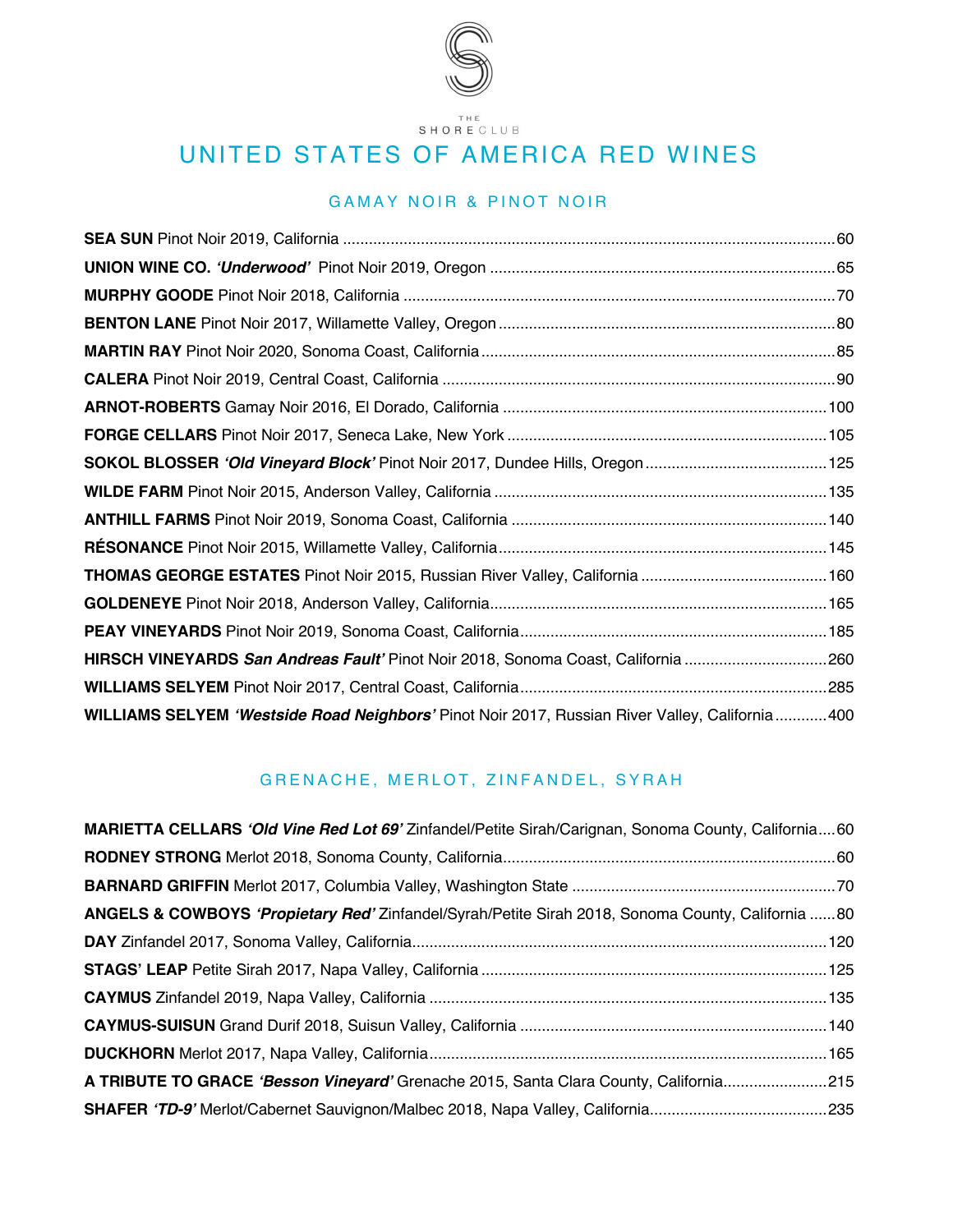

# UNITED STATES OF AMERICA RED WINES

| PEDRONCELLI 'Three Vineyards' Cab Sauv 2018, Dry Creek Valley, Sonoma County, California75         |  |
|----------------------------------------------------------------------------------------------------|--|
|                                                                                                    |  |
|                                                                                                    |  |
|                                                                                                    |  |
|                                                                                                    |  |
|                                                                                                    |  |
|                                                                                                    |  |
|                                                                                                    |  |
|                                                                                                    |  |
|                                                                                                    |  |
|                                                                                                    |  |
|                                                                                                    |  |
|                                                                                                    |  |
|                                                                                                    |  |
|                                                                                                    |  |
|                                                                                                    |  |
|                                                                                                    |  |
|                                                                                                    |  |
|                                                                                                    |  |
|                                                                                                    |  |
| PETER FRANUS 'Brandlin Vineyard' Cabernet Sauvignon 2018, Mount Veeder, Napa Valley, California260 |  |
|                                                                                                    |  |
|                                                                                                    |  |
|                                                                                                    |  |
|                                                                                                    |  |
|                                                                                                    |  |
| CAIN FIVE Cab Sauv/Merlot/Cab Franc 2014, Spring Mountain, Napa Valley, California 385             |  |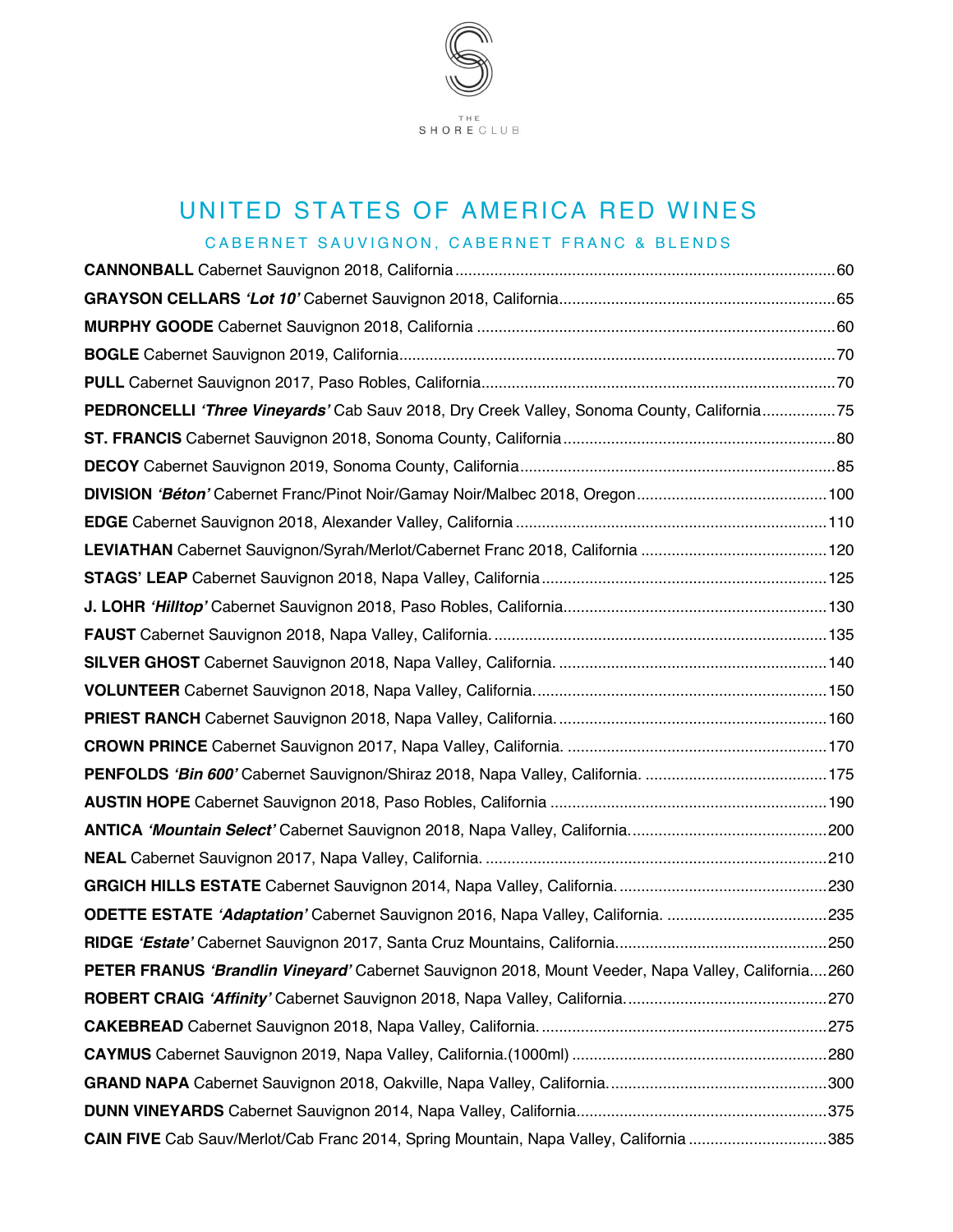

# SHORE CLUB

| O'SHAUGNESSY Cabernet Sauvignon 2014, Mount Veeder, Napa Valley, California 450 |  |
|---------------------------------------------------------------------------------|--|
|                                                                                 |  |
|                                                                                 |  |
|                                                                                 |  |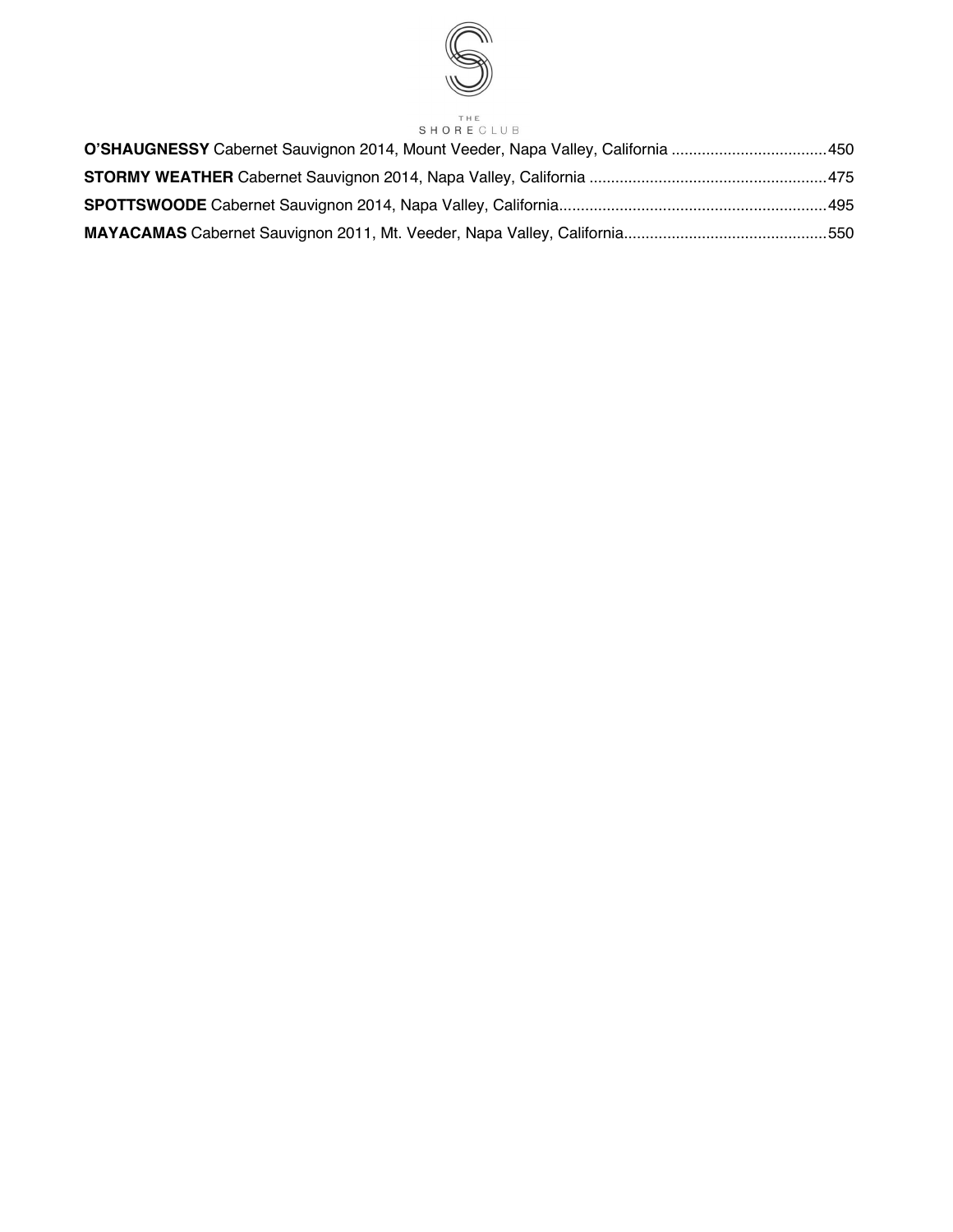

 $\begin{array}{ll} & \texttt{THE} \\ \texttt{SHORECLUB} \end{array}$ 

# NEW ZEALAND & AUSTRALIA RED WINES

| BAROSSA VALLEY ESTATE Grenache/Shiraz/Mourvèdre 2018, Barossa Valley, Australia 65 |  |
|------------------------------------------------------------------------------------|--|
|                                                                                    |  |
|                                                                                    |  |
|                                                                                    |  |
|                                                                                    |  |
|                                                                                    |  |

### SPAIN & PORTUGAL RED WINES

| MÁS BUSCADOS Tempranillo/Syrah/Petit Verdot 2019 Vin de la Tierra de Castilla, Spain 45         |  |
|-------------------------------------------------------------------------------------------------|--|
|                                                                                                 |  |
|                                                                                                 |  |
|                                                                                                 |  |
| PRATS+SYMINGTON 'Post Scriptum de Chryseia' Touriga Franca/Nacional 2017, Douro DOC, Portugal85 |  |
|                                                                                                 |  |
|                                                                                                 |  |
| GRATAVINUM '2Tr' Grenache/Carignan/Cab Sauv/Syrah 2018, Priorat DOQ, Spain 100                  |  |
|                                                                                                 |  |
|                                                                                                 |  |
|                                                                                                 |  |
| VENUS "LA UNIVERSAL" 'Venus' Garnacha/Cariñena/Syrah 2015, Montsant DO, Spain140                |  |

## SOUTH AMERICA RED WINES

| CASA MARIN 'Lo Abarca Hills Vineyard' Pinot Noir 2011, San Antonio Valley DO, Chile 120 |  |
|-----------------------------------------------------------------------------------------|--|
|                                                                                         |  |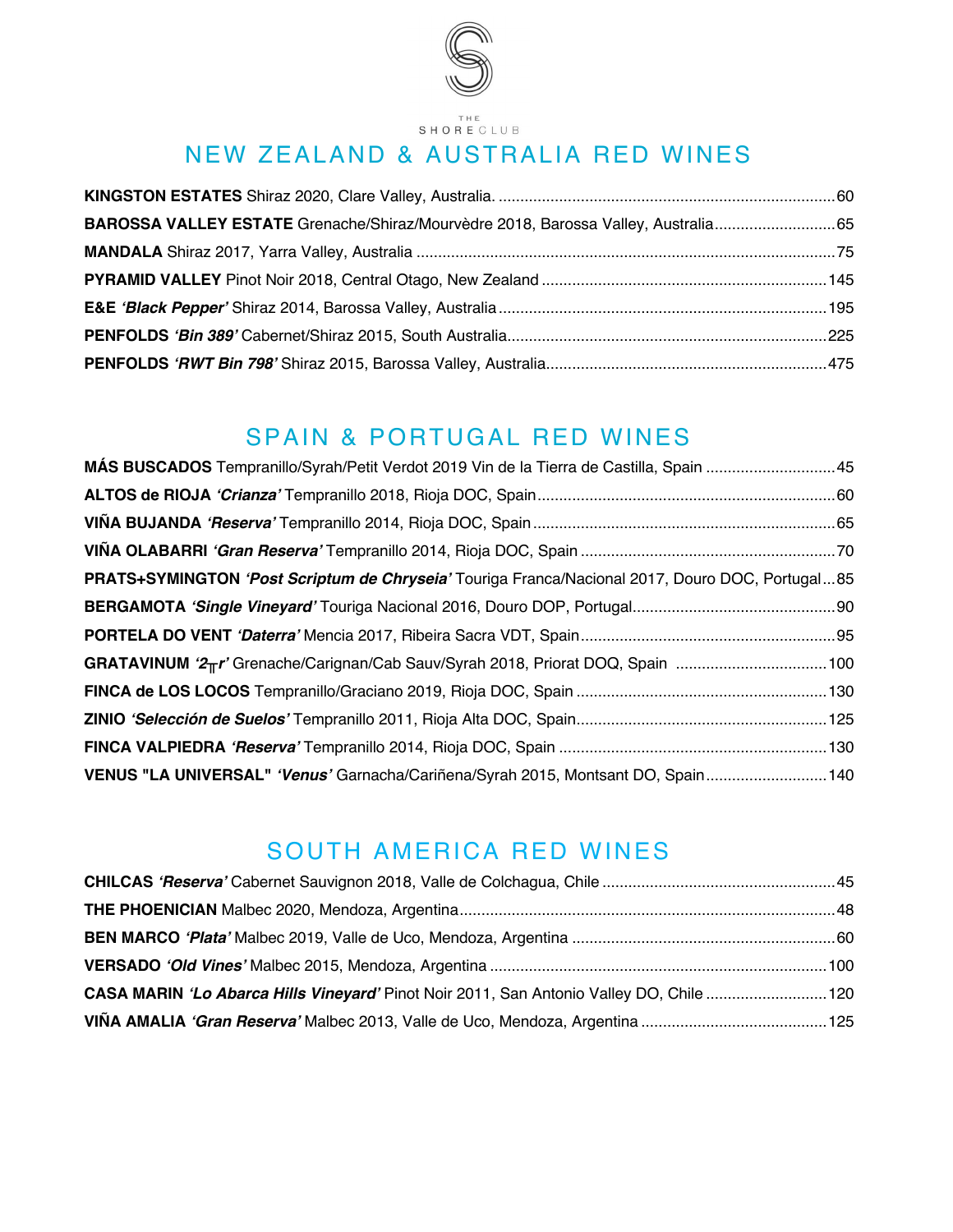

THE<br>SHORE CLUB

#### ITALY RED WINES PIEDMONT

| VENETO, ABRUZZO, SARDEGNA & SICILY                                                     |  |
|----------------------------------------------------------------------------------------|--|
|                                                                                        |  |
|                                                                                        |  |
|                                                                                        |  |
| REGIO CANTINA 'Donpa' Aglianico, Aglianico del Vulture, Basilicata, Italy DOC 201475   |  |
|                                                                                        |  |
| LUIGI RIGHETTI 'Capitel di Roari' Amarone della Valpolicella Classico DOCG 2017100     |  |
|                                                                                        |  |
|                                                                                        |  |
|                                                                                        |  |
|                                                                                        |  |
| TOMASSO BUSSOLA 'Vigneto Alto' Amarone della Valpolicella Classico DOCG 2003400        |  |
| <b>TUSCANY</b>                                                                         |  |
|                                                                                        |  |
|                                                                                        |  |
|                                                                                        |  |
|                                                                                        |  |
|                                                                                        |  |
|                                                                                        |  |
|                                                                                        |  |
|                                                                                        |  |
|                                                                                        |  |
|                                                                                        |  |
|                                                                                        |  |
| CAMPO alla SUGHERA 'Arnione' Cab Sauv/Cab Franc/Merlot, Bolgheri Superiore DOC 2015200 |  |
|                                                                                        |  |
|                                                                                        |  |
|                                                                                        |  |
|                                                                                        |  |
|                                                                                        |  |
|                                                                                        |  |
|                                                                                        |  |
|                                                                                        |  |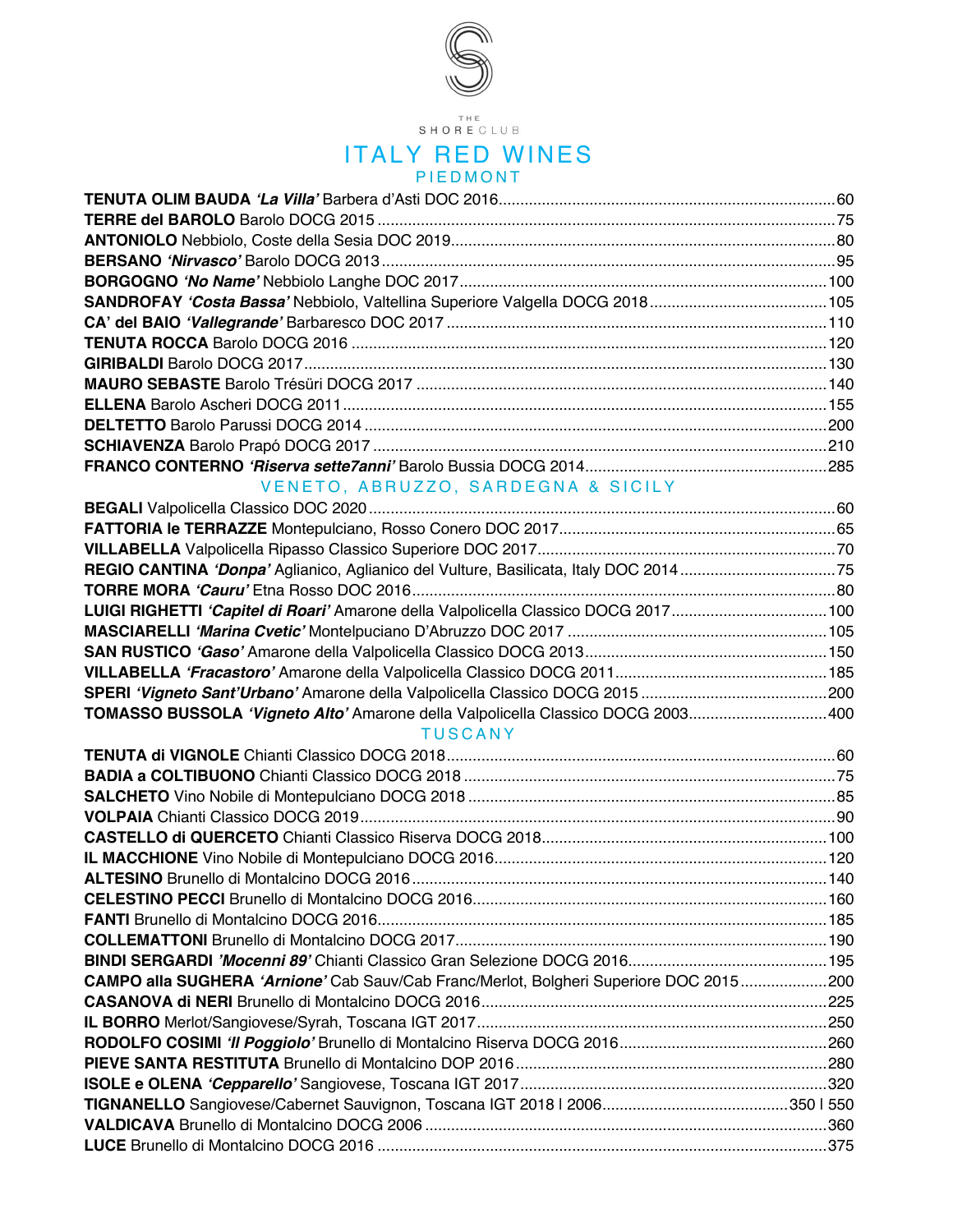

### $\begin{array}{ll} & \texttt{THE} \\ \texttt{SH} \, \texttt{O} \, \texttt{R} \, \texttt{E} \, \texttt{C} \, \texttt{L} \, \texttt{U} \, \texttt{B} \end{array}$

| ANTINORI 'Guado al Tasso' Cab Sauv/Cab Franc/Merlot, Bolgheri Superiore DOC 2018400 |  |
|-------------------------------------------------------------------------------------|--|
|                                                                                     |  |

# FRANCE RED WINES

### BEAUJOLAIS, BURGUNDY & LOIRE

| THIBAULT LIGER-BELAIR 'Les Vielles Vignes' Moulin-à-Vent AOC 2015, Beaujolais100     |  |
|--------------------------------------------------------------------------------------|--|
|                                                                                      |  |
|                                                                                      |  |
| LUCIEN MUZARD & FILS 'Champs Claude Vieilles Vignes' Santenay AOC 2018, Burgundy 125 |  |
| DOMAINE DE LA GRAND'COUR 'Cuvée Vieilles Vignes' Brouilly ABC 2019, Beaujolais150    |  |
|                                                                                      |  |
| DOMAINE SEGUIN-MANUEL Savigny-les-Beaune 1er Cru Lavières AOC 2018, Burgundy 155     |  |
|                                                                                      |  |
|                                                                                      |  |
| JEAN-CLAUDE BOISSET Nuits-Saint-Georges 1er Cru Les Pruliers AOC 2017, Burgundy 225  |  |
| RHÔNE                                                                                |  |
|                                                                                      |  |
|                                                                                      |  |
|                                                                                      |  |
|                                                                                      |  |
|                                                                                      |  |
|                                                                                      |  |
|                                                                                      |  |
|                                                                                      |  |
|                                                                                      |  |
|                                                                                      |  |
|                                                                                      |  |
|                                                                                      |  |
| <b>BORDEAUX</b>                                                                      |  |
|                                                                                      |  |
|                                                                                      |  |
|                                                                                      |  |
|                                                                                      |  |
|                                                                                      |  |
|                                                                                      |  |
|                                                                                      |  |
|                                                                                      |  |
| CHÂTEAU FLEUR HAUT GAUSSENS 'La Viminière' Malbec, Bordeaux Supérieur AOC 2016125    |  |
|                                                                                      |  |
|                                                                                      |  |
|                                                                                      |  |
|                                                                                      |  |
|                                                                                      |  |
| CHÂTEAU BEAU-SÉJOUR BÉCOT Saint-Émilion 1er Grand Cru Classé AOC 2018 375            |  |